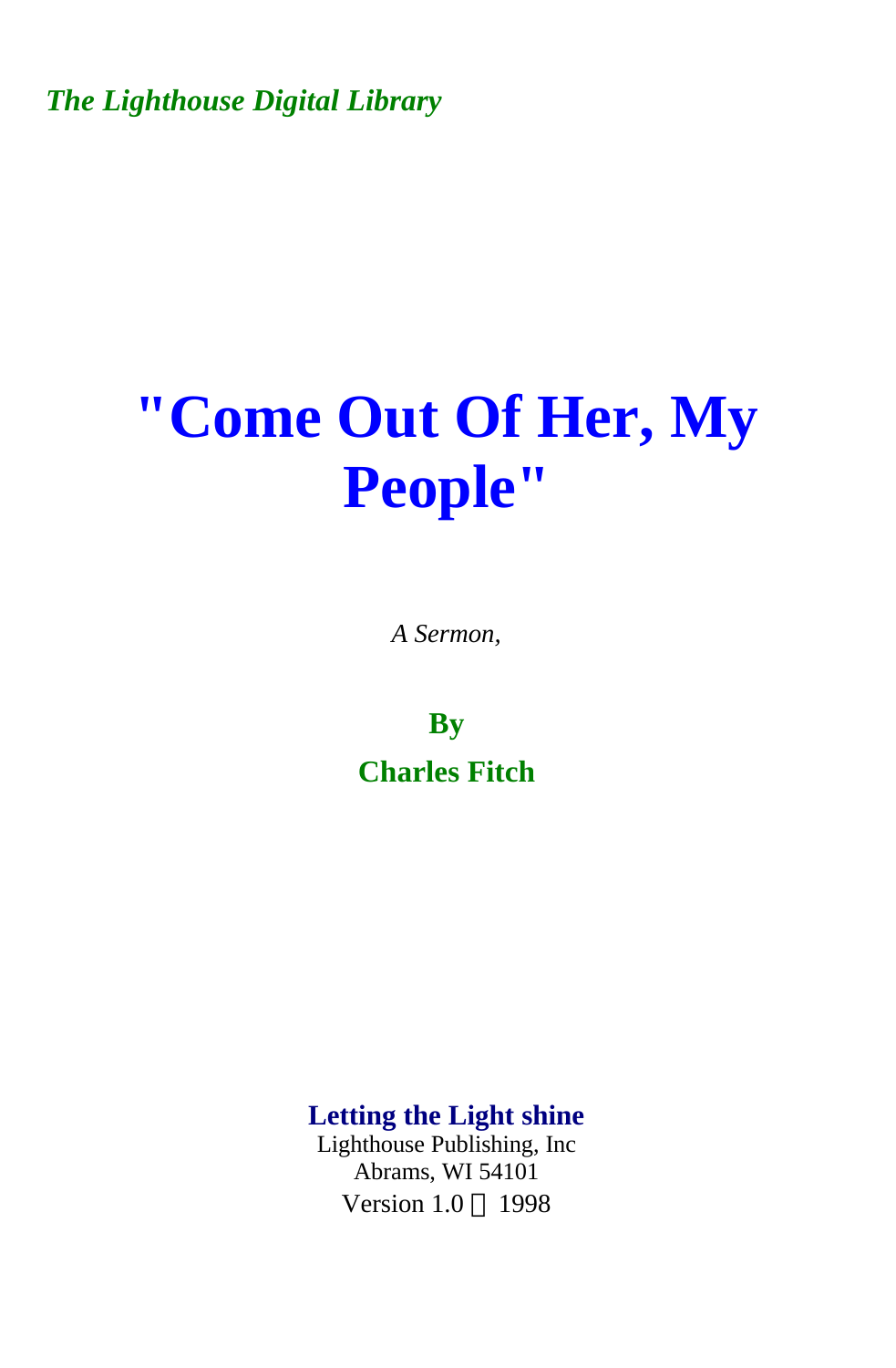REV. XVIII. 1-5: "And after these things I saw another angel coming down from heaven having great power; and the earth was lightened with his glory. And he cried mightily with a strong voice, saying, Babylon, the great is fallen, is fallen, and is become the habitation of devils, and the hold of every foul spirit, and a cage of every unclean and hateful bird. For all nations have drunk of the wine of the wrath of her fornication, and the kings of the earth have committed fornication with her, and the merchants of the earth are waxed rich through the abundance of her delicacies. And I heard another voice from heaven, saying, Come out of her, my people, that ye be not partakers of her sins, and that ye receive not of her plaques. For her sins have reached unto heaven, and God hath remembered her iniquities."

21st verse: "And a mighty angel took up a stone like a great millstone, and cast it into the sea, saying, Thus with violence shall that great city Babylon be thrown down, and shall be found no more at all."

Rev. xiv. 6-20: "And I saw another angel fly in the midst of heaven, having the everlasting gospel to preached unto them that dwell on the earth, and to every nation, and kindred, and tongue, and people, saying with a loud voice, Fear God, and give glory to him; for the hour of his judgment is come: and worship him that made heaven, and earth, and the sea, and the fountains of waters. And there followed another angel, saying, Babylon is fallen, is fallen, that great city, because she made all nations drink of the wine of the wrath of her fornication. And the third angel followed them, saying with a loud voice, If any man worship the beast and his image, and receive his mark in his forehead, or in his hand, the same shall drink of the wine of the wrath of God, which is poured out without mixture into the cup of his indignation; and he shall be tormented with fire and brimstone in the presence of the holy angels, and in the presence of the Lamb: and the smoke of their torment ascendeth up for ever and ever: and they have no rest day nor night, who worship the beast and his image, and whosoever receiveth the mark of his name. Here is the patience of the saints; here are they that keep the commandments of God, and the faith of Jesus. And I heard a voice from heaven, saying unto me, Write, Blessed are the dead which die in the Lord from henceforth: Yea, saith the Spirit, that they may rest from their labors; and their works do follow them. And I looked, and behold a white cloud, and upon the cloud one sat like unto the Son of man, having on his head a golden crown, and in his hands a sharp sickle. And another angel came out of the temple; crying with a loud voice to him that sat on the cloud, Thrust in thy sickle, and reap: for the time is come for thee to reap; for the harvest of the earth is ripe. And he that sat on the cloud thrust in his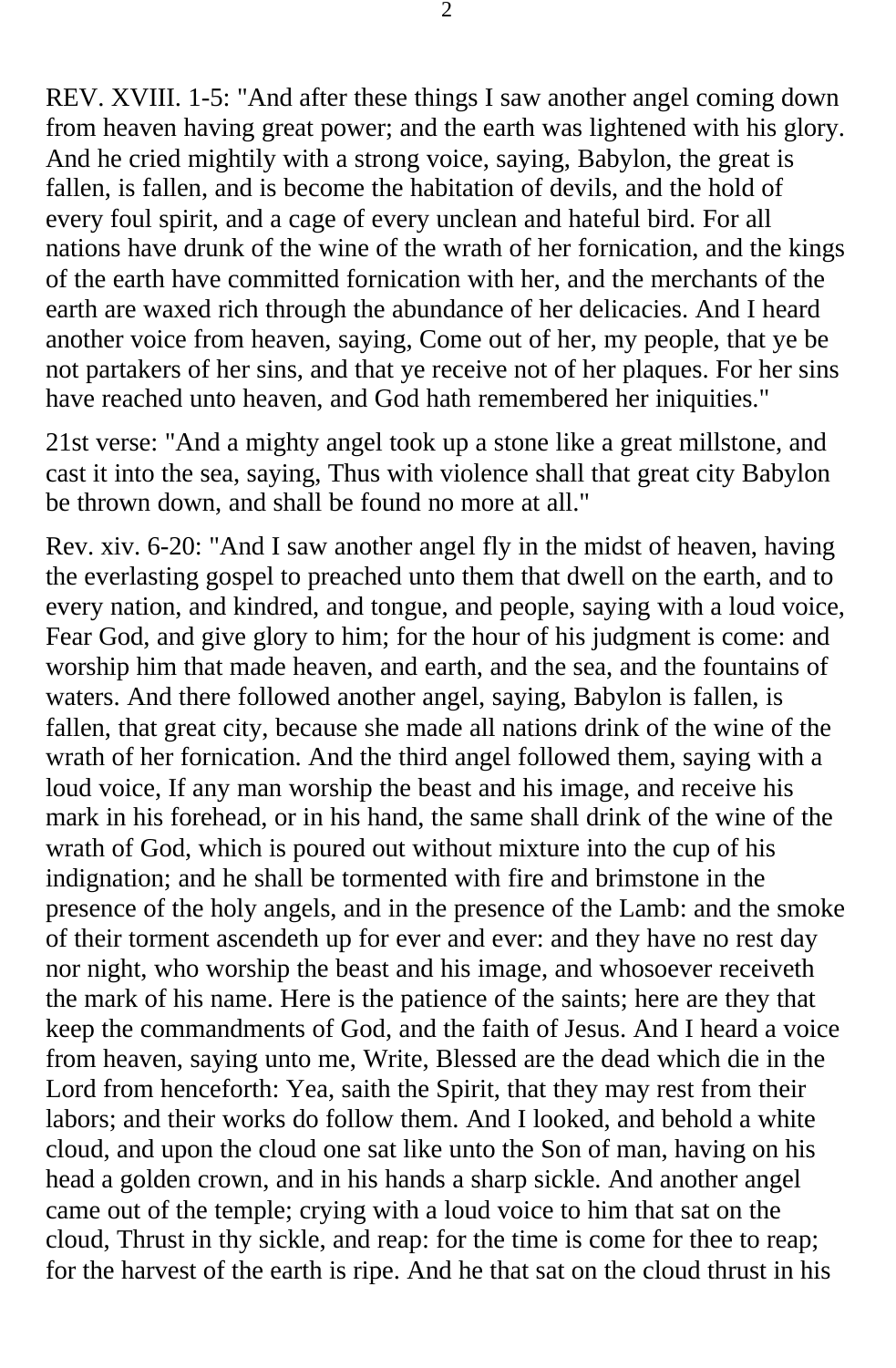sickle on the earth; and the earth was reaped. And another angel came out of the temple which is in heaven, he also having a sharp sickle. And another angel came out from the altar, which had power over fire; and cried with a loud cry to him that had the sharp sickle, saying, Thrust in thy sharp sickle, and gather the clusters of the vine of the earth; for her grapes are fully ripe. And the angel thrust in his sickle into the earth, and gathered the vine of the earth, and cast it into the great wine-press of the wrath of God. And the wine-press was trodden without the city, and blood came out of the winepress, even unto the horse-bridles, by the space of a thousand and six hundred furlongs."

- **I. What Is Babylon?**
- **II. What Is The Fall Of Babylon?**

## **III. What Is It For God's People To Come Out Of Babylon?**

## **IV. What Will Be The Consequences Of Refusing To Do It?**

### **I. What Is Babylon?**

It is Antichrist: all those to whom Christ will say, at his appearing, "Those mine enemies who would not that I should reign over them, bring hither and slay them before me." It is every thing belonging to the vine of the earth, which, at the appearance of one like the Son of man on a white cloud, is to be reaped, and cast into the great wine-press of the wrath of God.

What then is Antichrist? 1 John 4: "Beloved, believe not every spirit, but try the spirits whether they are of God, because many false prophets are gone out into the world. Hereby know ye the Spirit of God: every spirit that confesseth that Jesus Christ is come in the flesh, is of God: and every spirit that confesseth not that Jesus Christ is come in the flesh, is not of God: AND THIS IS THAT SPIRIT OF ANTICHRIST whereof ye have heard that it should come, and even now already is it in the world." 2 John 7: "For many deceivers are entered into the world. who confess not that Jesus Christ is come in the flesh. THIS IS A DECEIVER AND AN ANTI-CHRIST."

It must be admitted that a spirit which is of God, while it confesses that Jesus Christ is come in the flesh, will readily assent and conform to all the objects for which he came. To confess with the lips that Jesus Christ is come in the flesh, and yet to be opposed in heart and life to the objects for which he came, is certainly to be Antichrist. The spirit therefore which is of God, while it confesses that Jesus Christ is come in the flesh, will cordially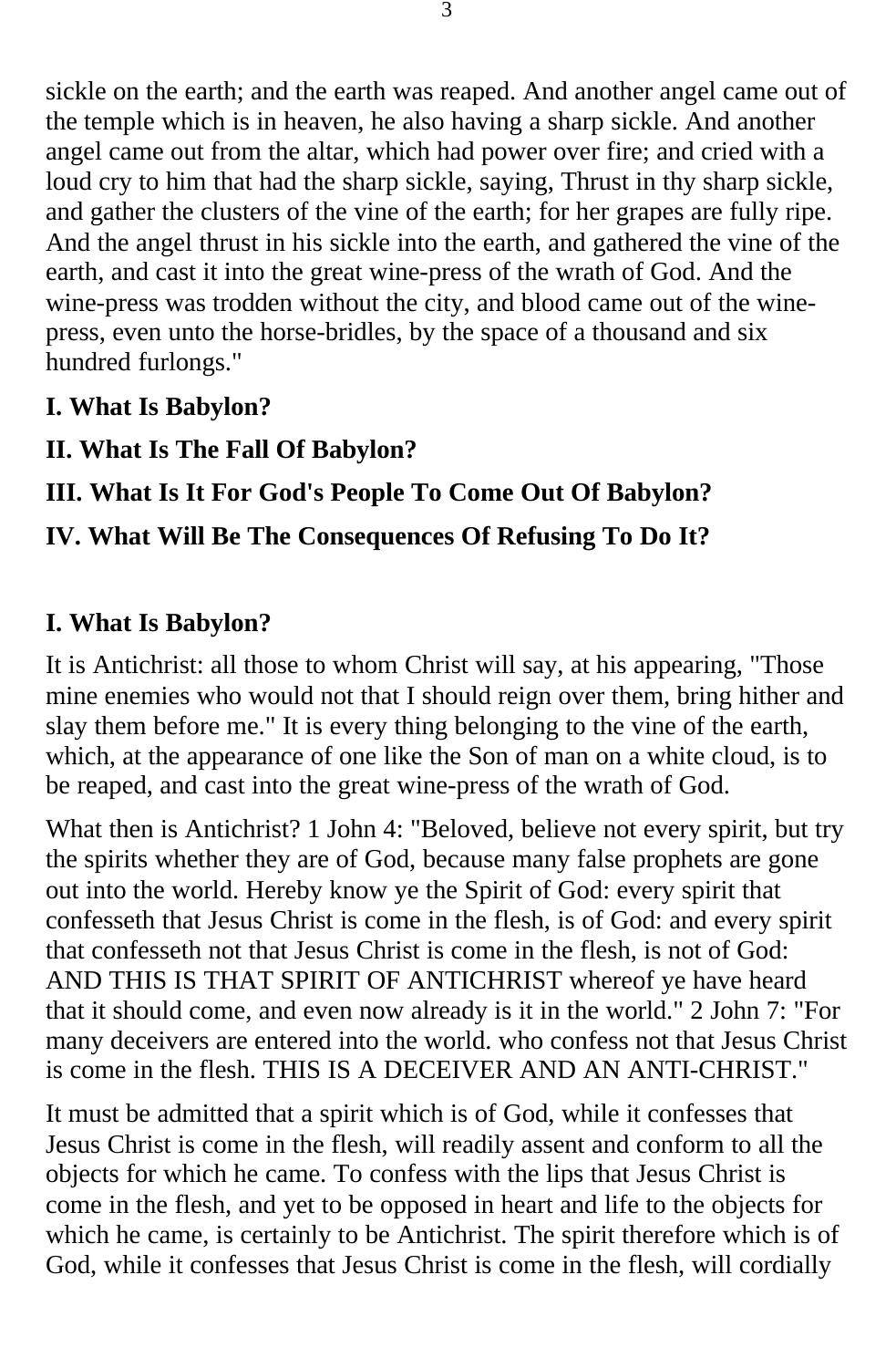embrace, and heartily enter into all the objects for which he was thus manifested. All else must be Antichrist. What then was the end for which Jesus Christ was manifested in the flesh? Luke xxiv. 45: "Then opened he their understandings that they might understand the Scriptures, and said unto them. Thus it is written, and thus it behooved Christ to suffer and to rise from the dead the third day: and that repentance and remission of sins should be preached in His name among all nations, beginning at Jerusalem." This was one object of Christ's coming in the flesh; and when Peter rebuked Him for foretelling such things concerning himself, Christ turned and rebuked Peter, saying, "Get thee behind me, Satan; for thou savorest not the things that be of God, but the things that be of men." Peter then, was at that time Antichrist, in being opposed to the sufferings of Christ in the flesh.

But did Jesus Christ come in the flesh for no purpose but to suffer? Hear Peter on the day of the Pentecost, after he had been baptized with the Holy Ghost, and fully qualified to set forth the objects of Christ's coming. Acts ii. 29: "Men and brethren, let me freely speak to you of the patriarch David, that he is both dead and buried, and his sepulchre is with us unto this day. Therefore, being a prophet, and knowing that God had sworn with an oath, to him, that of the fruit of his loins, according to the flesh. He would RAISE UP CHRIST TO SIT ON HIS THRONE: he, seeing this before, spake of the resurrection of Christ," &c. Here we are informed that God had sworn with an oath to David, that He would raise up Christ in the flesh to sit on David's throne. Christ was therefore to come in the flesh to reign on David's throne, and was raised up from the dead with flesh and bones for that purpose; and in that same body ascended to heaven, and angels declared that He would so come again, in like manner as He went into heaven. Now, as His ascension is personal, His coming must be personal.

Isaiah had prophesied, in his ninth chapter, "Unto us a child is born, unto us a son is given, and the government shall be upon His shoulders: His name shall be called Wonderful, Counsellor, the Mighty God, the Everlasting Father, the Prince of Peace; of the increase of His government and peace there shall be no end, upon the throne of David and upon his kingdom, to order it and to establish it with judgment and with justice, from henceforth, even forever: the zeal of the Lord of hosts shall perform this."

Again: Jer. xxxiii. 15: "In those days and at that time will I cause the Branch of righteousness to grow up unto David; and He shall execute judgment and righteousness in the land. In those days shall Judah be saved, and Jerusalem shall dwell safely; and this is the name wherewith He shall be called, the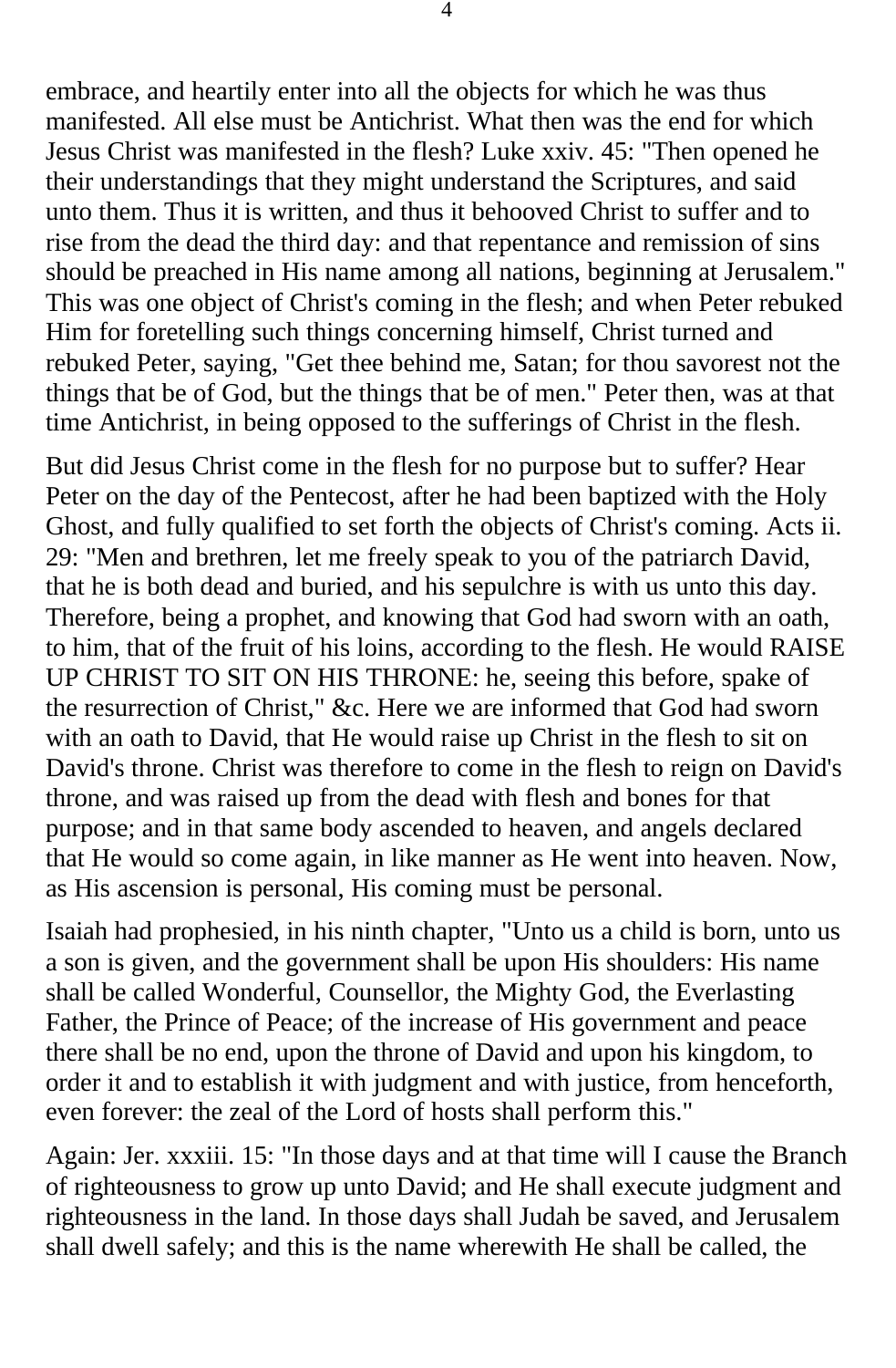Lord our righteousness. For thus saith the Lord, David shall never want a man to sit upon the throne of the house of Israel." Verse 20: "Thus saith the Lord, if ye can break my covenant of the day and my covenant of the night, and that there should not be day and night in their season, then may also my covenant be broken with David my servant, that he should not have a son to reign upon his throne."

Luke i. 30: "And the angel said unto her, Fear not, Mary, for thou hast found favor with God; and, behold, thou shalt conceive in thy womb and bring forth a son, and shalt call his name Jesus. He shall be great, and shall be called the Son of the Highest; and the Lord God shall give unto Him the throne of His father David, and He shall reign over the house of Jacob forever, and of His kingdom there shall be no end."

Now as surely as the birth of Christ was personal and not spiritual, his life, his death, his resurrection, his ascension, personal, so surely his coming must be. As he has taught in Luke xix., he is now gone into a far country to receive to himself a kingdom, and to return; and "he shall so come again in like manner as ye have seen him go into heaven." In Psalm lxxxix. we read: "Once have I sworn by my holiness that I will not lie unto David; his seed shall endure forever, and his throne as the sun before me. It shall be established forever as the moon, and as a faithful witness in heaven."

Then Jesus Christ has come in the flesh to sit on David's throne--he is to sit upon it personally and for ever. For at the sounding of the seventh trumpet there shall be heard great voices in heaven, saying, "THE KINGDOMS OF THIS WORLD are become the kingdoms of our Lord and of his Christ, and he shall reign for ever and ever." "He shall have dominion from sea to sea, and from the river to the ends of the earth." (Ps. lxxii, 8.) He said, indeed, at the bar of Pilate, "My kingdom is not of this world;" and for the reason that the earth which now is, is kept in store, reserved unto fire against the day of judgment and perdition of ungodly men; and as Christ's kingdom can have no end, God has promised a new earth, wherein dwelleth righteousness, and has said, "As the new heavens and the new earth which I will make shall remain before me, so shall your seed and your name remain." (See 65th and 66th chap. Isaiah, and 2d Peter 3d chap.) In the new earth wherein dwelleth righteousness, therefore, Christ will sit personally and eternally on David's throne, ruling the world in righteousness, and of his kingdom there shall be no end." Thus, as Paul said to the Hebrews, Christ, "for the joy set before him, endured the cross, despising the shame, and is set down at the right hand of God." He also tells us that Christ is "from henceforth expecting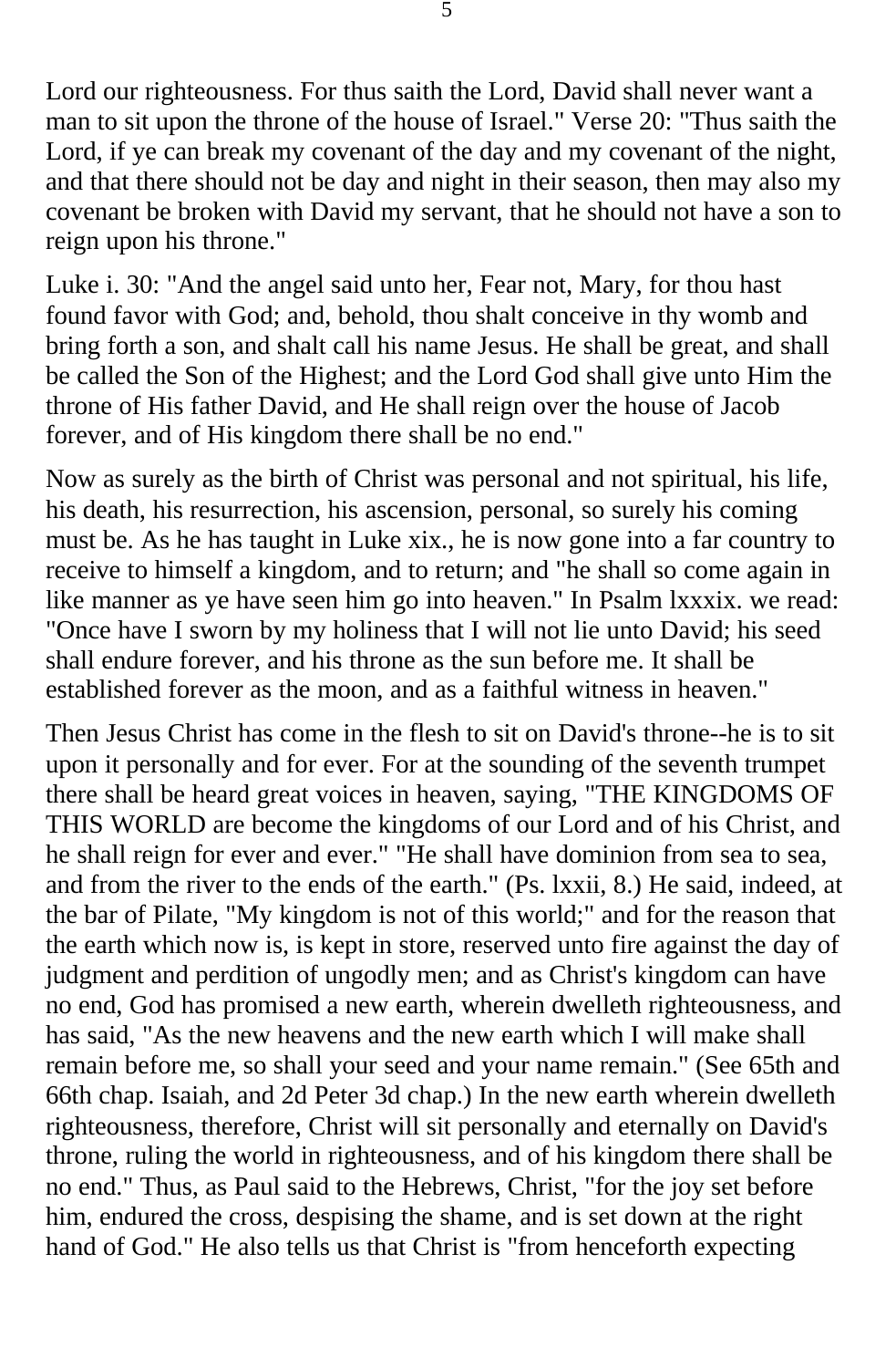until his enemies shall be made his footstool." The joy set before him, and for which he endured his sufferings on the cross, must be the joy of his eternal kingdom, when he shall reign in glory and blessedness with all his saints. Christ then was manifested in the flesh, and was raised up, and is now immortalized, for the express purpose of coming again, in like manner as he went up into heaven, to reign eternally over the entire world, on David's throne. Hence it follows, that whoever is opposed to the PERSONAL REIGN of Jesus Christ over this world on David's throne, is ANTICHRIST; for though he may admit that Jesus Christ has come in the flesh, he is opposed to the object for which he came, and therefore must be Antichrist; for "the kingdoms of this world must become the kingdoms of our Lord and of his Christ, and he shall reign for ever and ever."

We have therefore only to inquire who is OPPOSED TO THE PERSONAL REIGN OF CHRIST ON DAVID'S THRONE, in order to ascertain who is ANTICHRIST, or who is IN BABYLON, to be destroyed when Christ shall appear in the clouds of heaven, to establish his kingdom. Who, then, is opposed to the personal reign of Christ on David's throne?

1st. THE ENTIRE ROMAN CATHOLIC CHURCH. The primitive church believed in the personal reign of Christ, and looked and longed for it, and waited for his appearing, and loved it as the apostles had done before them. Justin Martyr, one of the primitive Christians, declares that this was the faith in which all the orthodox in the primitive church agreed. But when the papacy came into power, they concluded to have Christ reign, not personally, but spiritually, and hence the Pope entered into the stead of Christ, and undertook to rule the world for him--claiming to be God's vicegerent on earth. Inasmuch, therefore, as the Papists wish to retain their power, we find them all opposed to Christ's coming to establish a personal reign. They are willing that Christ should reign spiritually, provided they can be his acknowledged agents, and thus bring the world to bow down wholly to their dictation, and use God's authority for their own aggrandizement. But to the idea of Christ's coming to establish a personal reign, they are decidedly and bitterly hostile.

They will not confess that Jesus Christ has come in the flesh to reign. They are willing to admit that he has come to suffer, but they will not award him his crown, and consent to his taking his seat on the throne of David, while they bow down and worship. Hence they are Antichrist. When the Israelites of old departed from the true God, and worshiped idols, and made these their dependence, God charged them with the sin of whoredom toward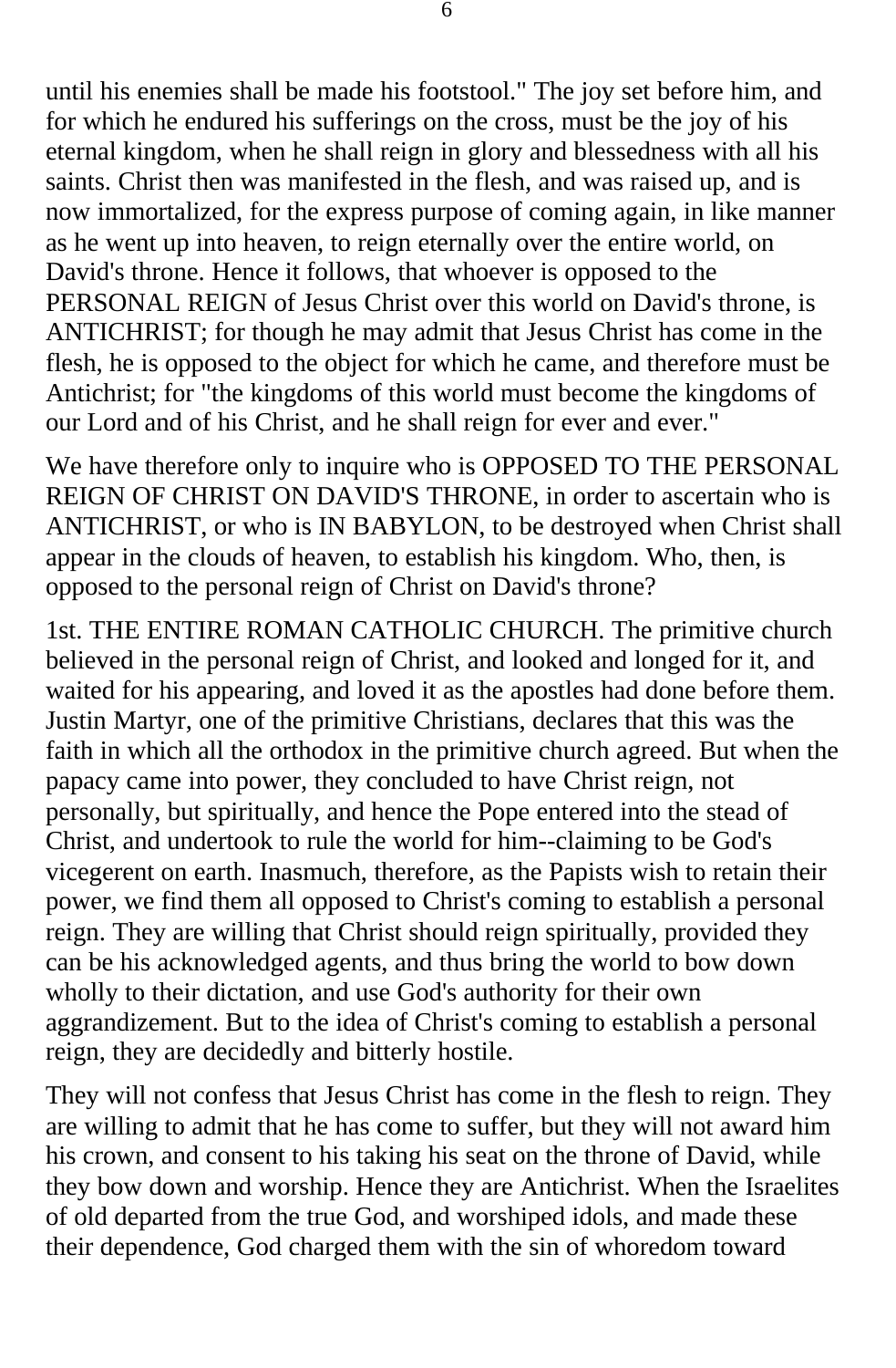himself. The Catholics, while claiming to be the church of God, have always, when they could, looked for support to the secular power, instead of trusting God to maintain them. Hence God accuses them of committing fornication with the kings of the earth; and the Romish church is called the great whore that did corrupt the nations, drawing them from the worship and service of the true God, to support her in her nameless and horrid abominations.

But, Is THE CATHOLIC CHURCH, ONLY OPPOSED TO THE PERSONAL REIGN OF CHRIST? What shall we say of Protestant Christendom in this respect? Among all the sects into which the Protestant church is divided, where is one that is not decidedly hostile to the Bible truth that Christ has been raised up to sit personally on David's throne? Indeed, where has such a notion originated, as that Christ is to have only a spiritual reign? There is nothing in the Bible that furnishes the least shadow of a foundation for such an idea. Paul has, however, given us a clue to the origin of the very thing, (2 Tim. iv, 3,) "For the time will come when they will not endure sound doctrine, but after their own lusts shall they heap to themselves teachers, having itching ears, and they shall turn away their ears from the truth, and shall be turned to fables." This is at present true of all sects in Protestant Christendom. The sound scriptural doctrine of the personal reign of Christ on David's throne cannot now be endured, and hence the teachers which the various sects have been heaping to themselves have turned away their ears to the groundless fable of a spiritual reign of Christ, during what is called a temporal millennium, when they expect all the world will be converted; and each sect is expecting at that time to have the predominant influence. Each one of these sects is willing to rule the world, as the Papists have done, FOR Christ; but no one of them is willing to have Christ come in person to rule the world for himself, while they take their place at his feet, to do his bidding; nor are they willing to listen for a moment to what the Bible says respecting Christ's personal coming. It is only here and there, among all the sects, that a place of worship can be obtained for the purpose of showing the people what is contained in the Bible respecting Christ's coming and kingdom. Nor are these sects honest in their pretended attachment even to the spiritual reign of Christ, for there is not a sect among them all that will now allow Christ to reign over them in a spiritual sense, inasmuch as they do not, as a sect, make Christ's principles and precepts their rules of life. No one sect can be found that does live by Christ's rules. They would call it ultraism to think of doing so. Besides, if they had been sincere in their desires for the spiritual reign of Christ, they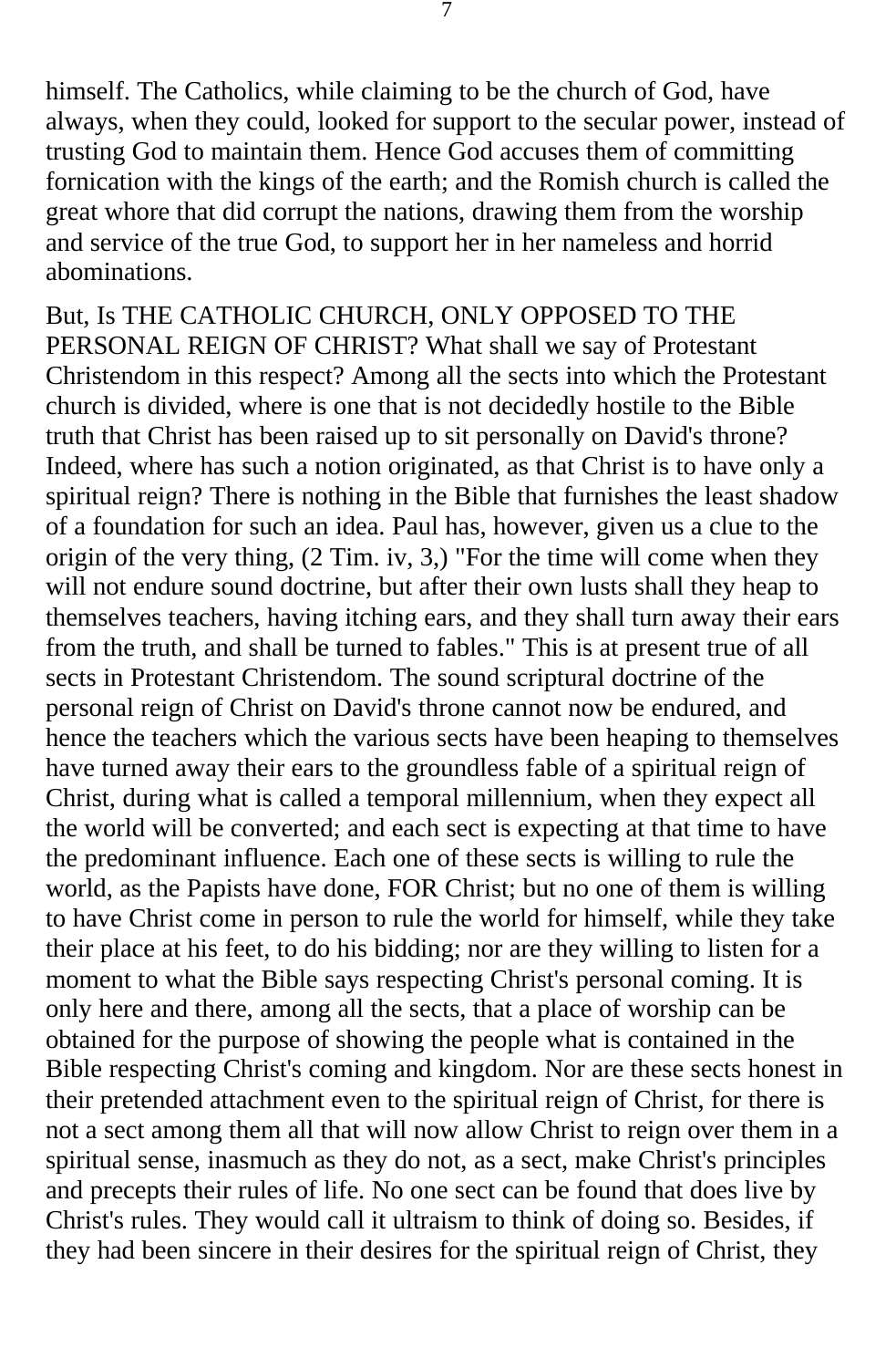might have sent the gospel into every dwelling on the face of the earth long ago. Christ said, by their fruits ye shall know them; and the fruit which he expected his true disciples to bear was, obedience to his precepts. "If ye love me, keep my commandments." His precepts were such as these: "Lay not up for yourselves treasures on earth. Sell that ye have, and give alms. Give to him that asketh of thee, and of him that would borrow of thee turn not thou away. Be merciful and do good, and lend hoping for nothing again. Bless them that persecute you. Do good to them that hate you, and pray for them that despitefully use you." By such fruits they were to be known. The practical motto in this day is, by their creeds ye shall know them. If a man subscribes to an orthodox creed, and covenants to deny himself all ungodliness and every worldly lust, he may after this serve the devil with both hands, and yet be regarded as a good Christian. With a Presbyterian, or an Episcopalian, or a Methodist, or a Baptist book of discipline in his pocket, he may gird up all the energies of his being to amass wealth, and live solely for purposes of personal aggrandizement, and yet pass among professedly Christian sects as a disciple--a follower of Him who on earth had not where to lay his head, and who has said to his followers, "Lay not up for yourselves treasures on earth." Though the Bible says. "They that will be rich fall into temptation and a snare, and into many foolish and hurtful lusts, which drown men in destruction and perdition," the various sects of professed Christendom expect that their members will make the accumulation of wealth the object of their lives. And yet they profess to be desiring the spiritual reign of Christ, and to be living for the conversion of the world to the religion of the crucified Nazarene. Tell them, however, that Christ is coming in person, according to the oath of God, to carry out the principles of his own religion for ever, and they are ready to fight against it with all their might. We are living in the very state of things predicted by our Savior, "And because iniquity shall abound, the love of many shall wax cold." To such an extent has the love of this present world abounded, in the hearts of those who say they are Christ's, that nothing is so unwelcome to the mass of them as to tell them that their Savior, whom they profess to regard as their best friend, is soon coming to take his people to be with him.

The apostle John writes as follows: "Love not the world, nor the things which are in the world. If any man love the world, the love of the Father is not in him. For all that is in the world, the lust of the flesh, and the lust of the eye, and the pride of life, is not of the Father, but is of the world; and the world passeth away, and the lust thereof, but he that doeth the will of God abideth for ever. Little children, it is the last time: and as ye have heard that

8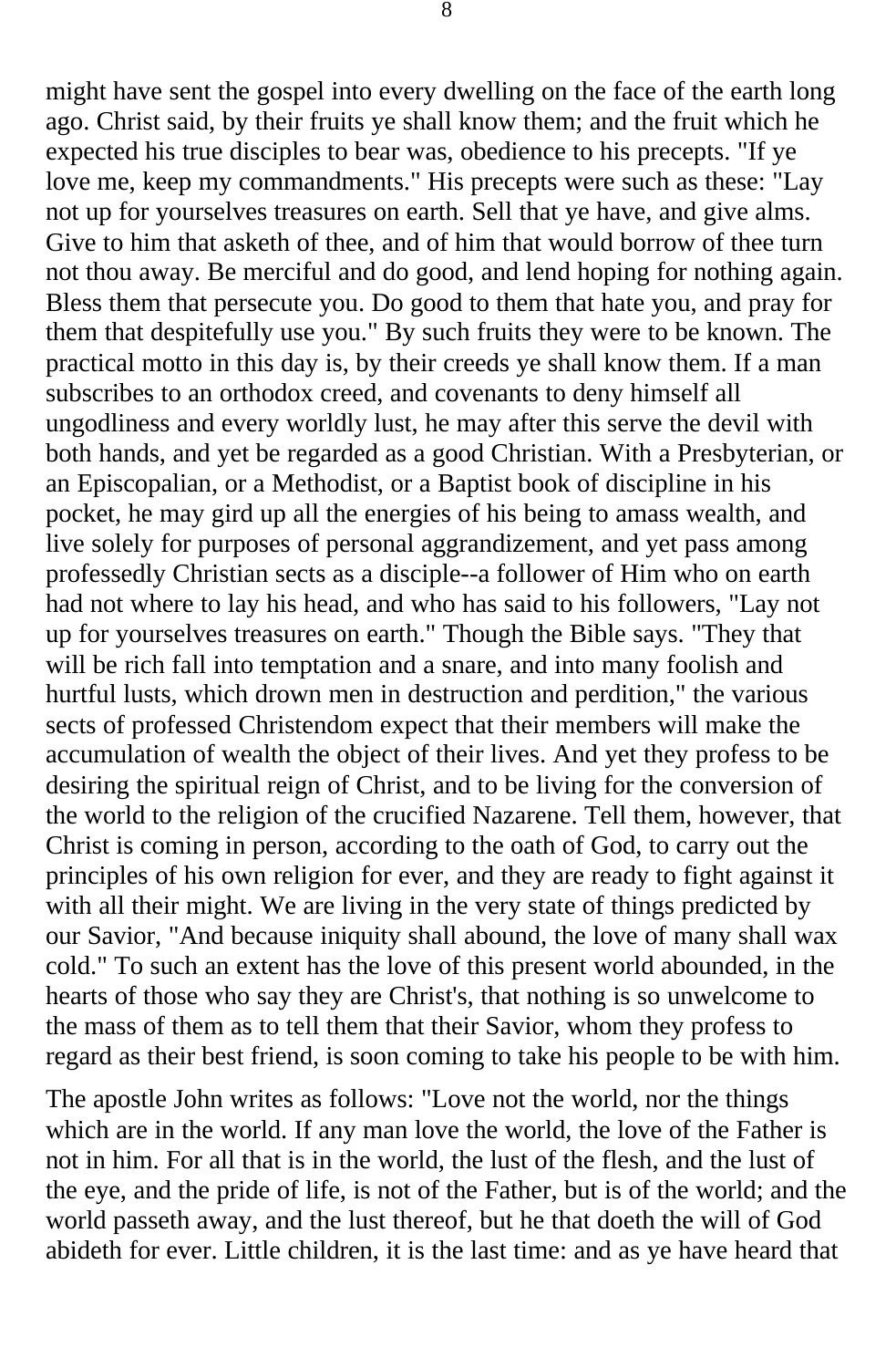Antichrist shall come, even now there are many Antichrists, whereby we know that it is the last time.." Inasmuch as all these multiplied sects are opposed to the plain Bible truth of Christ's personal reign on earth, THEY ARE ANTI-CHRIST.

John saw a sea of glass mingled with fire, and them that had got the victory over the beast, and over his image, and over his mark, and over the number of his name, standing on that sea of glass, having the harps of God. The Greek word arithmos, here translated number, is also thus defined: "a mob, a worthless multitude, a herd; and some have suggested that these sects make up the number of six hundred three score and six, which is ascribed to the Antichristian beast; and I confess, that the idea of getting the victory over the worthless multitude of the beast, looks to me far more consistent, and far more likely to be ascribed by inspiration to the mind that hath wisdom and understanding, than the usual idea of getting the victory over the Hebrew, or Greek, or Roman letters whose numerical value amounts to 666. These various Protestant sects have no occasion to take credit to themselves on account of their professed desires for converting the world to Christ, for the Pope is as loud in his professions of this sort as they, and far more consistent, and persevering, and efficient in his efforts. But altogether, Catholics and Protestants, are determined on a spiritual reign, and each hopes, in their fabled millennium, to be the predominating sect. If, by the way, either of these sects were to rule the world, it might as well be the Catholics as either, inasmuch as sects have always grown carnal and corrupt in proportion as their power, and influence, and wealth, have increased; and there is not a sect among them all but would unquestionably become as corrupt, and as cruel and tyrannical, as the Catholics ever were, by the time they had gained the same summit of greatness to which the Catholics did once obtain. There is not the sect nor the individual on earth that is worthy of being trusted with irresponsible power. Many a sect, if told that they would become as wicked as the Catholics ever were, when once they should have the power--would be ready to exclaim with one of old, "And we dogs that we should do these things?" And yet, like him, when once the power should be in their hands, would go straightforward and do them. None is worthy to reign over this world but Christ--none else has a right to reign; and he is coming in the clouds of heaven for that very purpose: while the whole professed Christian world, Catholic and protestant, are determined that it shall be only a spiritual reign, when each particular sect is hoping to have the ascendancy.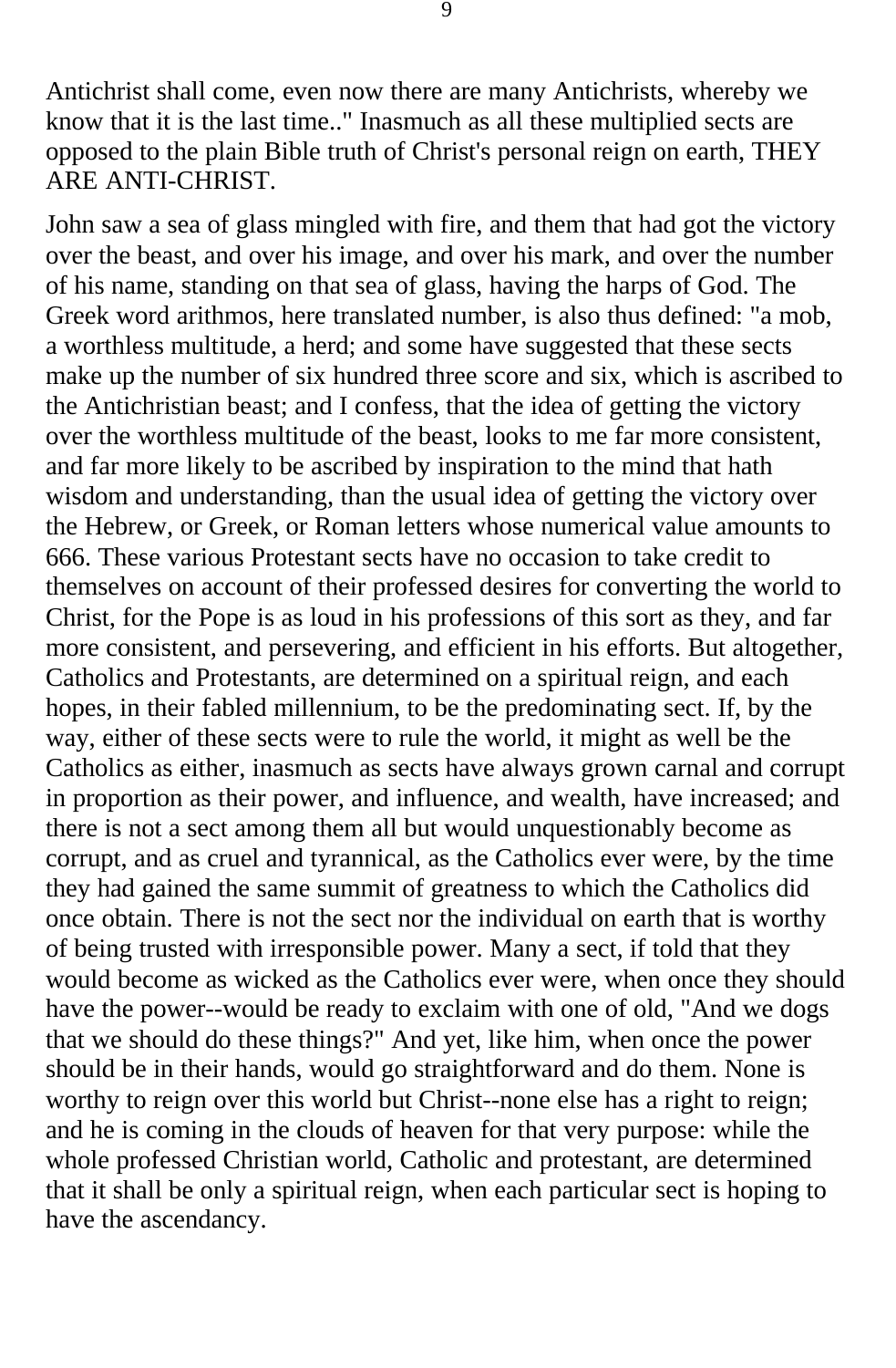One most unscriptural feature in all their plans is, to have the world given to a generation of Christians who have never known anything but peace and safety; while the Bible says, "If we suffer, we shall reign with him;" that we are "heirs of God, and joint heirs with Christ if so be that we suffer with Him, that we may be glorified together;" that "blessed are they that are persecuted for righteousness sake, for theirs is the kingdom of heaven;" that through much tribulation we must enter into the kingdom of God; that those which were beheaded for the witness of Jesus and the word of God, shall rise and reign with Christ: and these John heard singing praise, and saying, "Thou hast made us unto our God kings and priests, and we shall reign on the earth." Notwithstanding all these Scripture declarations respecting those who are to reign with Christ, when the kingdoms of the world are his, and he shall reign for ever and ever, it is now claimed that those shall possess the world and reign without Christ, who shall be born and live in a time of universal peace, and never have a hair plucked from their heads by way of suffering for Christ's sake. There is no language that can express the immeasurable folly of such Biblical expositions as these. They are immeasurable nonsense. Again, all these pretended Christian sects are particularly opposed to the idea that Christ is coming speedily in person, to take the dominion of the world; and especially to the idea that there is Bible evidence for believing that he will come during the present Jewish year. Against this they can find no words to express their indignation. If it could be deferred a thousand years or so, the idea might be endured. But to think that anybody should believe that Christ is coming the present year to take his seat on David's throne for ever, this is intolerable. In these particulars, therefore, the professed Christian world. Catholic and Protestant, are Antichrist. They will not submit to Christ's personal reign. They will not love his appearing, and especially not at present Said a professed minister of the gospel, in the State of New Jersey, "If Christ is coming to reign in this world, I'll not stay with him." Said another minister in New York, "If Christ is coming thus to destroy his enemies, I'll not worship him." Said another minister in the State of Ohio, "God has no right to destroy the world at present. He had no right to make it to be destroyed at such a time. These men were all indulging the very spirit of Antichrist. Thus I have defined what Babylon, or Antichrist is. It is everything that rises in opposition to the personal reign of Christ on David throne, and to the revealed time for his appearing and here we do find the professed Christian world Catholic and Protestant, on the side of Antichrist. They all say, let us take the kingdom, and let Christ, and the departed saints that have suffered with him, to whom the kingdom has been promised, remain where they are.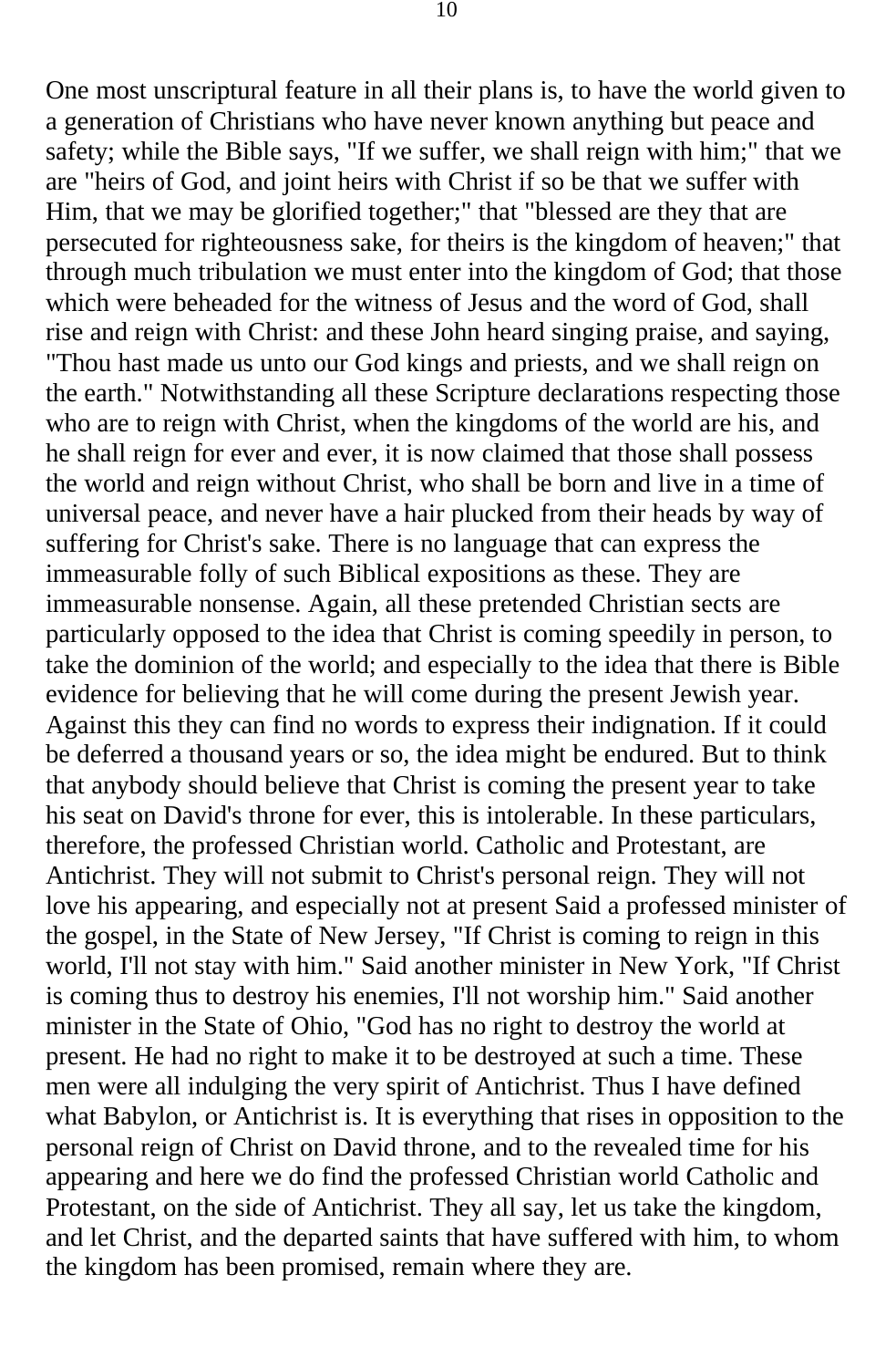#### **II. What Are We To Understand By The Fall Of Babylon?**

This is fully expressed in Scripture language, "Babylon the great is fallen, is fallen, and is become the habitation of devils, and the hold of every foul spirit, and a cage of every unclean and hateful bird." Babylon is fallen into this dreadful state. No Protestant would think this language too strong to express the true state of things in the Catholic church at the present time; and the Catholics in their turn would say the same things of Protestants. We need not stop to show how the language applies to Catholicism. The justice of the application is sufficiently obvious. But how is it with Protestant Christendom. How is she occupied? Is she not engaged, for her own aggrandizement, in every species of merchandise ascribed to Babylon, even to slaves and the souls of men? The spirit of oppression reigns, in greater or less portions of the leading sects, unrebuked; and a man may sell or buy his fellow-man, and then sit at the communion table, or even minister at the altar of God, and by the mass of Protestant Christendom go unreproved. Lust for power is seen among all the sects, and lust for gold is practically regarded by the multitude of Christ's professed disciples as a virtue, and they may resort to any means for acquiring wealth which does not amount to positive transgression of human law, and yet stand in the church as accredited members. Things in this respect, in the professed church, are entirely the reverse of what they were when as many as were possessors of houses and lands sold them, to be distributed for the advancement of the cause of Christ. Sumptuous dwellings and apparel, and equipage, are sought after by professed disciples of the meek and lowly Jesus, as though they were the supreme good; and you will see multitudes of such professed Christians puffing and strutting about the world in their proud and lofty bearing, and looking down upon the humble follower of the crucified Nazarene, (who dares be singular enough to carry out the principles of the religion of the cross,) as though they could find no language sufficient to express their contempt. Speak to them about the coming of Christ to take possession of his throne, and they show themselves sufficiently disgusted to spit in your face. Ask them to read anything on the subject, and they put on every possible expression of scorn. Even pretended ministers of the gospel, in multitudes, manifest all these feelings in relation to the coming and kingdom of Christ, and do their utmost to perpetuate and increase this state of feeling in their hearers. Mention to them the probability of Christ's coming in his glory during the present Jewish year, to take the throne of the world; and express to them your belief that the Bible fully teaches this, and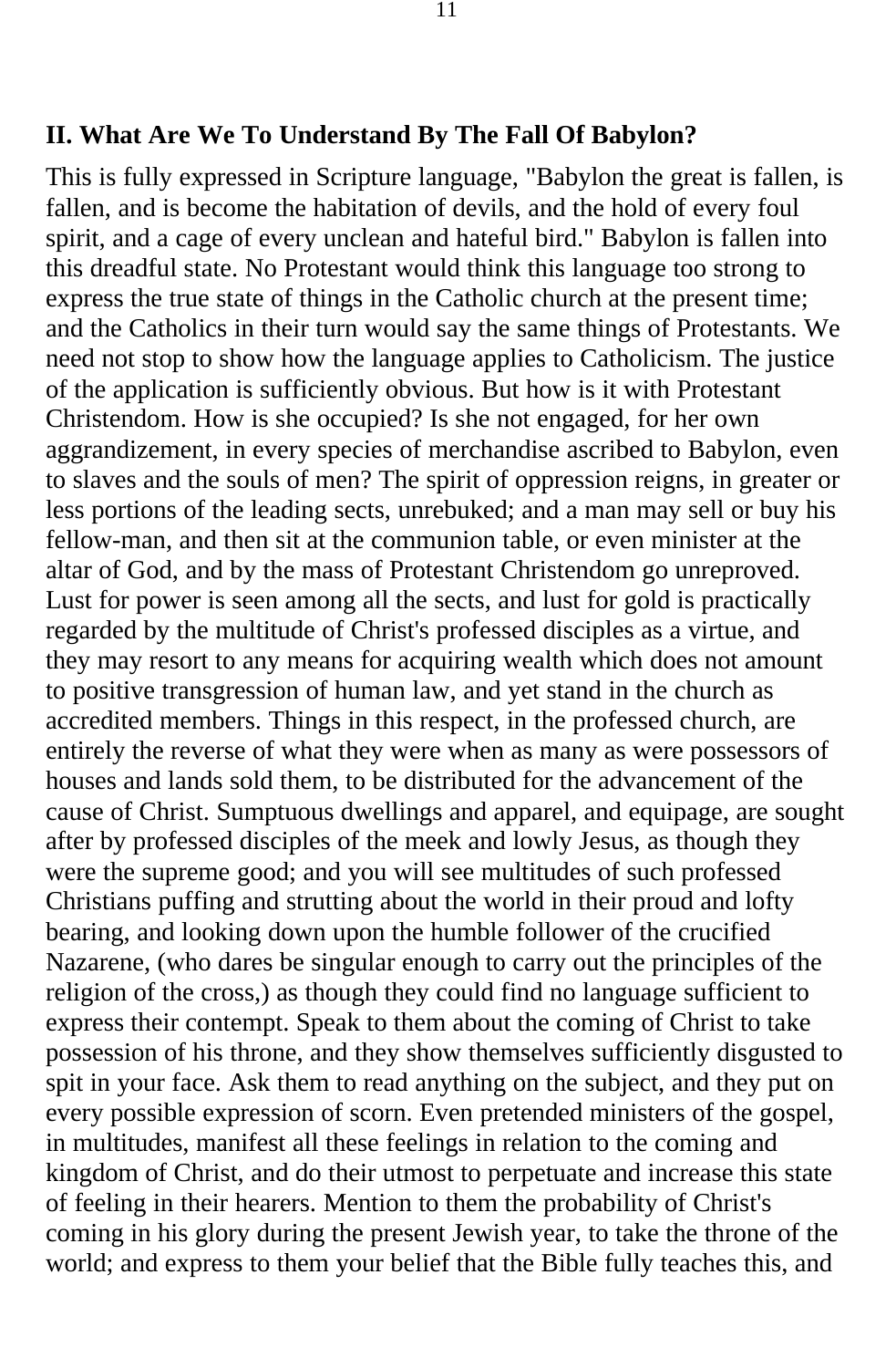they feel insulted that you should dare to mention in their presence a thing to them so utterly contemptible. They are ready to hold their breath, and thrust you from them as with a pair of tongs. Ask them if they have ever examined the Bible evidence of the immediate coming of the Lord, and they evidently feel degraded that you should think them capable of turning their thoughts to such a subject. Who are these mighty sons of pride, that God Almighty must not presume to speak to them through his word? Why, they are the professed disciples and ministers of Christ; and, in truth and reality, Antichrist. They are Babylon in its fallen state; their hearts are the habitations of devils, the hold of every foul spirit, the cage of every unclean and hateful bird. They are in their own estimation of vast consequence, but if they remain what they are a little longer, Jesus Christ will neither be afraid nor ashamed to smite them with the rod of his mouth, and with the breath of his lips to slay them. Many of them may be ready to inquire, "Lord, Lord, have we not prophesied in thy name, and in thy name cast out devils, and in thy name done many wonderful works? But Christ will only protest unto them, "I never knew you, depart from me ye that work iniquity.

#### **III. What Is It For God's People To Come Out Of Babylon ?**

"Come out of her, my people, that ye be not partakers of her sins, and that ye receive not of her plagues." To come out of Babylon is to be converted to the true scriptural doctrine of the personal coming and kingdom of Christ; to receive the truth on this subject with all readiness of mind, as you find it plainly written out on the pages of the Bible: to love Christ's appearing, and rejoice in it, and fully and faithfully to avow to the world your unshrinking belief in God's word touching this momentous subject, and to do all in your power to open the eyes of others, and influence them to a similar course, that they may be ready to meet their Lord. Christ has said, "Whoso is ashamed of me and of my words, in this adulterous and sinful generation, of him shall the Son of Man be ashamed when he shall come in the glory of his Father, with the holy angels. Who are you that you should be ashamed of what God has written in his word respecting the kingdom of Christ, and that you should wish to spiritualize it into some other meaning than God has expressed, for the purpose of making it more popular with those that fear not God? Stand up before the world and dare honestly to avow your belief in what the Almighty God has spoken. Give up the lust of the flesh, the lust of the eye, and the pride of life; wean yourself from the love of this present world, and be looking for that blessed hope and the glorious appearing of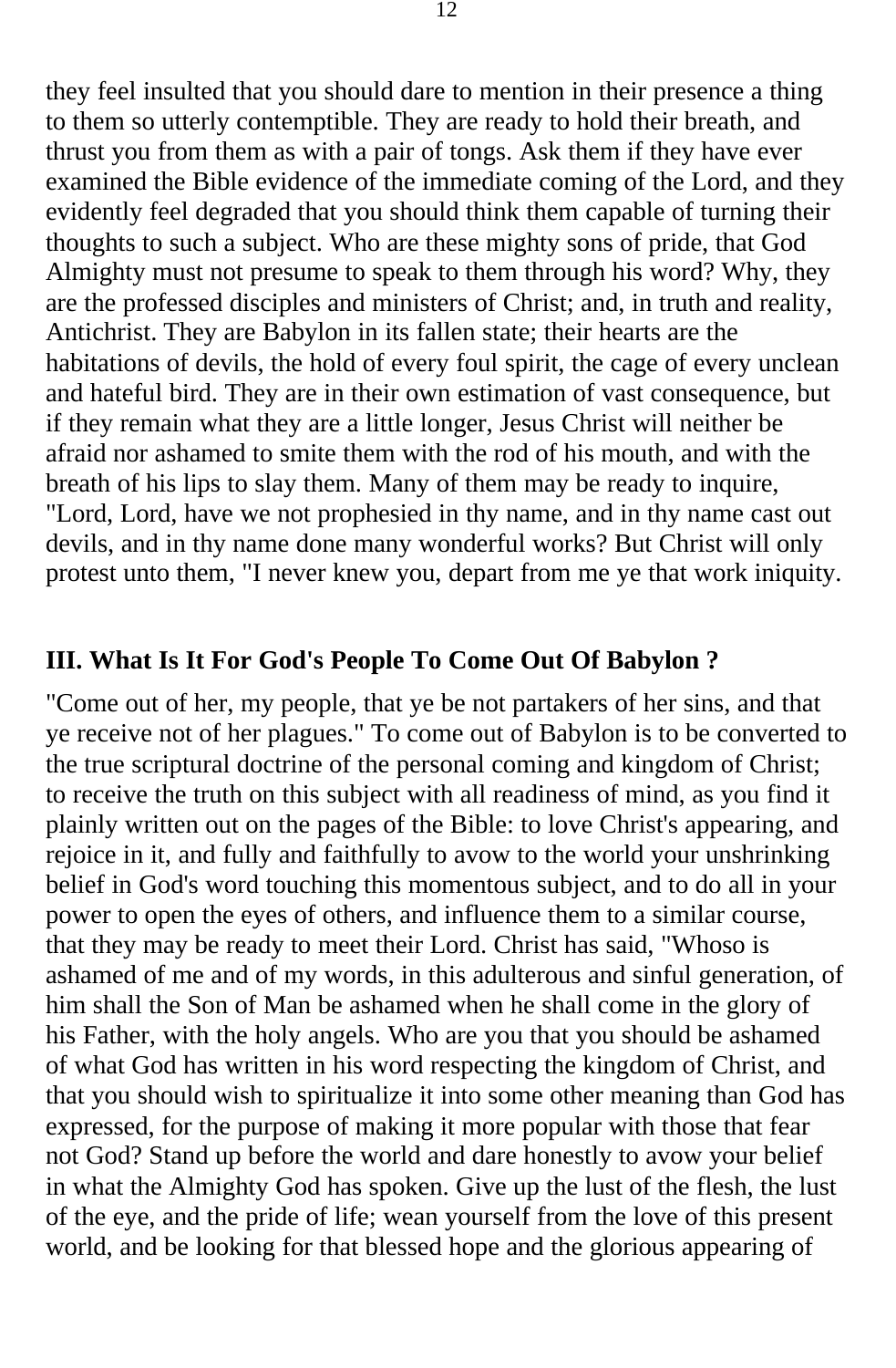the great God and our Saviour Jesus Christ. Be just as ready, also, to receive and confess all that God has been pleased to reveal touching the time of the establishment of the kingdom of Christ, as any other part of the subject. Why be ashamed of the time of Christ's coming?

Many are beginning to say, "We are satisfied that the usual notion about a spiritual kingdom of Christ and a temporal millennium, is altogether groundless, and that the coming of Christ is doubtless near;" but they feel a very great reluctance either to express or to hold any belief respecting the time. It is very popular not to know any thing about it, and a very convenient way of escaping reproach, to be able to say, "we know nothing about it." Thousands are glad that they don't know any thing about it, and are very fully determined that they will continue to know nothing about it; and some, though they profess to have examined the subject, are hindered from getting any light respecting the time, by the conviction that if they receive the light they must avow it, and this will subject them to reproach. To escape reproach, therefore, they skulk away and hide themselves in darkness. Shame on these miserable skulkers! How will they bear the blazing light of Christ's face at His glorious appearing! They will want rocks and mountains to hide them in that hour.

By this time many will begin to say with a sneer of contempt, "You are trying to make it out that none but Millerites can be saved." Hold one moment, for your soul's sake, and tell, if you can, how he can be prepared for the kingdom of Christ, who is opposed to Christ's reigning in person on the throne which God has sworn to give him, and who is ashamed to believe and avow what God has revealed touching the time of Christ's appearing? If you can see any way into the kingdom of God for such a soul as that, I frankly confess you can see what I cannot. Do you still complain that I should try to make it appear that you are not a Christian? I have no such desire. I pray God that you may make it appear you are a Christian. But I do say, if you are a Christian, come out of Babylon! If you intend to be found a Christian when Christ appears, come out of Babylon, and come out Now! Throw away that miserable medley of ridiculous spiritualizing nonsense with which multitudes have so long been making the word of God of none effect, and dare to believe the Bible. It contains the wisdom of the infinite

God as it is, and needs no alterations and emendations from men, as though they could tell what God means, better than He has been able to express it in his own language. He has sworn with an oath that he would raise up the seed of David to sit on David's throne; and the kingdoms of this world shall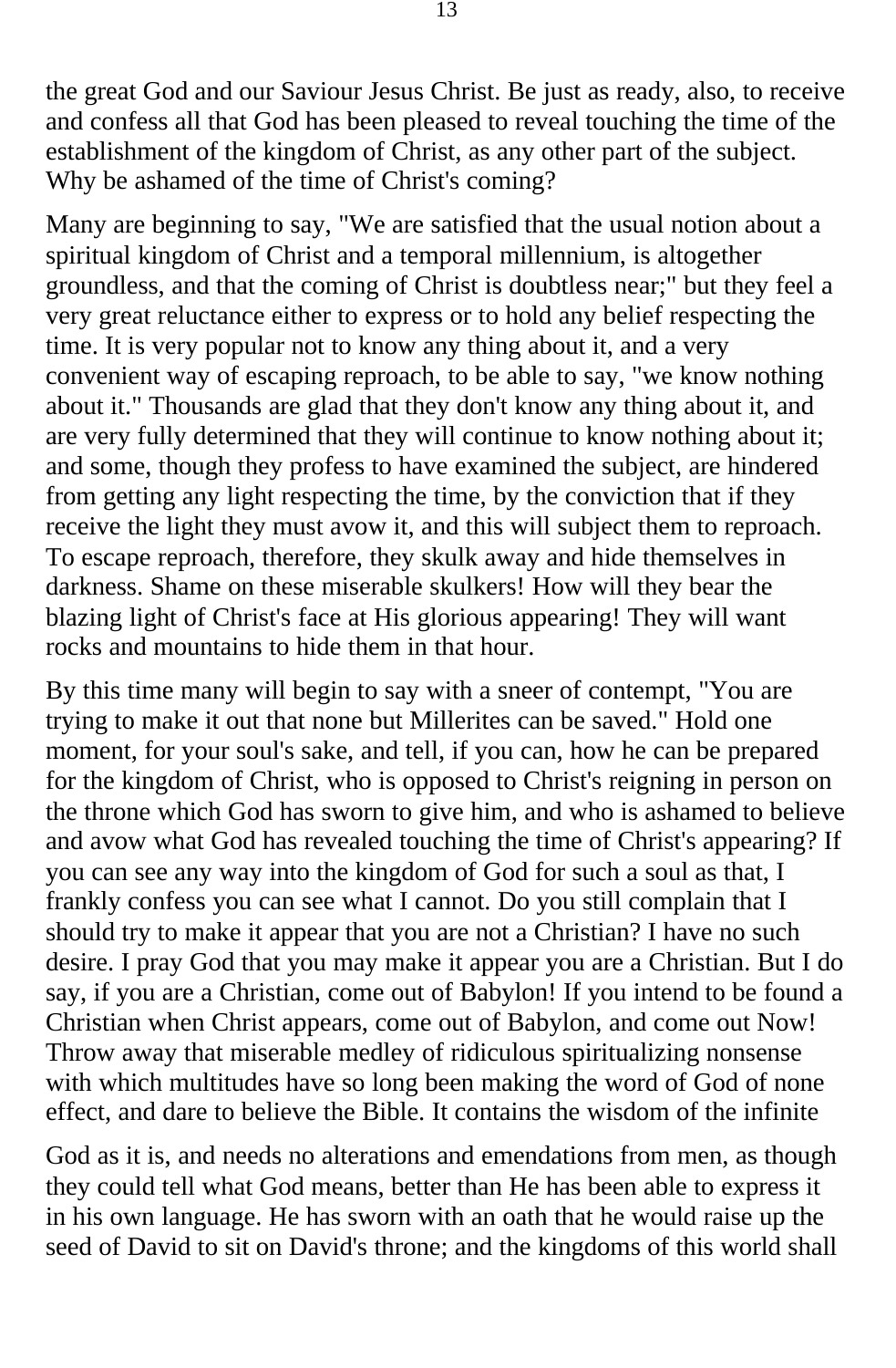become the kingdoms of our Lord and of His Christ, and He shall reign for ever and ever!

And now away forever with your miserable transcendental philosophy, that would make the throne of David a spiritual throne, and the coming of Christ to sit upon it as a spiritual coming, and his reign a spiritual reign. Thanks be to God, His kingdom cannot be blown up into such spiritual bubbles as these, for a thousand, or even 365 thousand years, and then blown for ever away into some etherial something, which some sneering infidel has defined, to be sitting on a cloud and singing Psalms to all eternity. No, no. Jesus Christ has been raised up in David's flesh immortalized, and he shall come in that flesh glorified, "and there shall be given Him dominion and glory, and a kingdom that all people, nations, and languages shall serve Him: His dominion is an everlasting dominion, which shall not pass away, and His kingdom that which shall not be destroyed. And the kingdom and dominion, and the greatness of the kingdom under the whole heaven, shall be given to the people of the saints of the Most High; and the saints of the Most High shall take the kingdom and shall posses the kingdom forever, even forever and ever." This is God's word; and all the spiritualizers on the footstool cannot alter it. They may undertake to tell what God means by it; but God has given His own meaning in His own language, and He will make it good in fulfilling it as He has caused it to be written. If God had meant something else and not this, He would have told us what He did mean. Just as though when God had given us truth in symbolic language, and then interpreted it that it might be fully understood, He had after all left it for men in their upstart folly, to improve His own revelation. My soul is pained when I reflect how the word of God has been rendered powerless upon the consciences and hearts of men, by the attempts which have been made to alter it into something else. And now a multitude of ministers of all the multiplied sects of Antichrist will begin to say, "Thus saying, thou reproachest us also," and will perhaps accuse me of dealing in wholesale denunciation, when I refuse to acknowledge them to be the true ministers of Christ. All I have to say is, if you are the true ministers of Christ, come out of Babylon, and no longer be opposed to the coming of Christ as the Bible declares he will come, to take his seat forever on the throne which God has sworn to give Him. I do not say that you and your hearers may not have been converted to Christ; but I do say, if you have, it remains for you to show it by coming out of Babylon, and by standing no longer opposed to the reign of Jesus. God never will alter His word to suit your carnal desires. He has written it, and as he has written it he will fulfill it; and if you are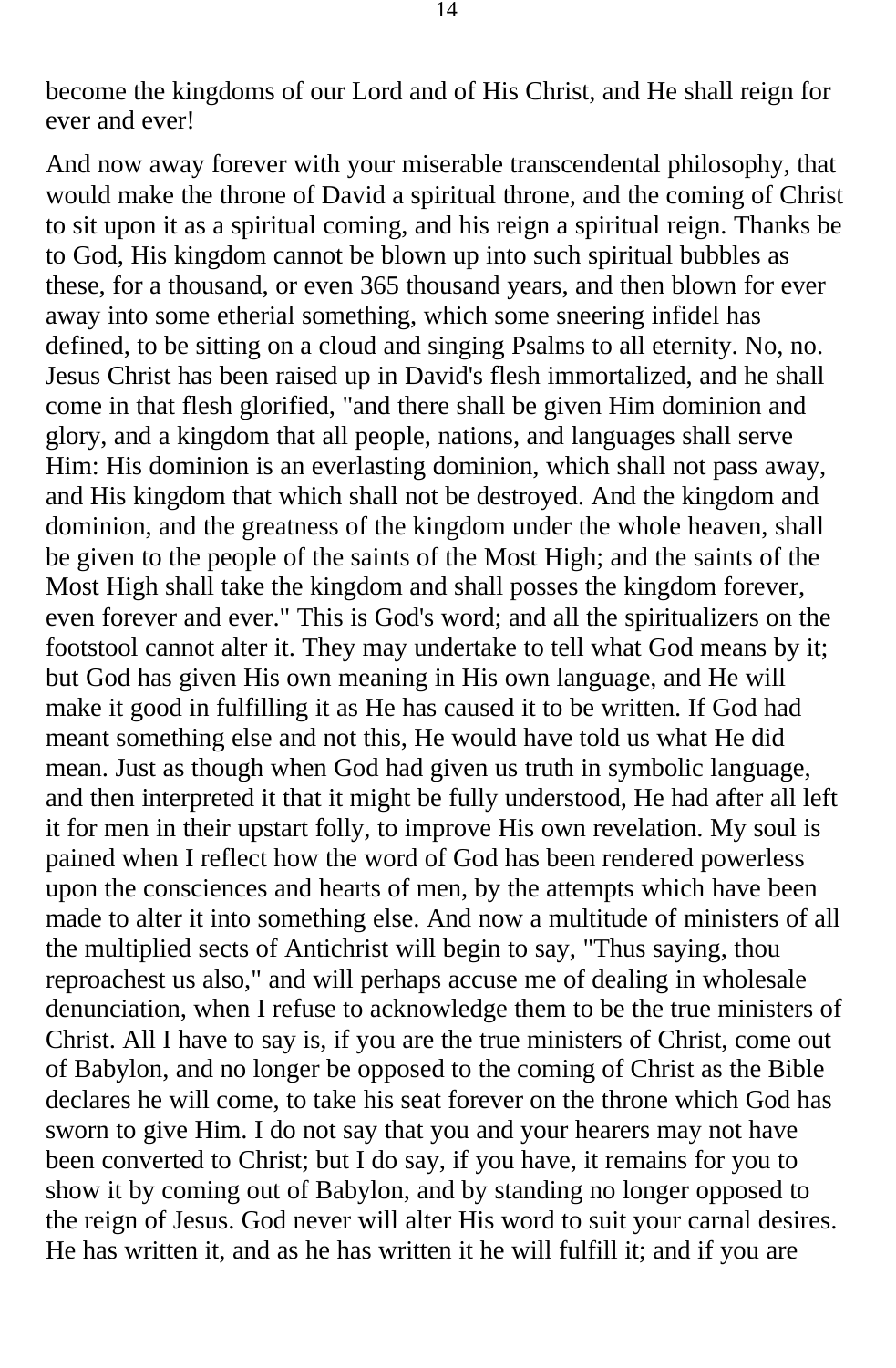ashamed of it, he will be ashamed of you. Dare you believe the Bible? dare you preach it? Dare you bring out its plain testimony respecting the manner, the objects, and the time of Christ's coming, and tell the world that it is truth, and meet the consequences? Or will you turn away with a sneer, and call it Millerism, and go on prating about a spiritual reign of Christ? I tell you, if you continue in that course you will be reckoned with Antichrist, when the glorious Son of David comes to take his throne. "Come out of her, my people, that ye be not partakers of her sins, and that ye receive not of her plagues."

#### **IV. It Remains That I Speak Of The Consequences Of Refusing To Come Out Of Babylon.**

God declares her downfall, and foretells her destruction in time to give all His people who may be in her, an opportunity to come out and escape; and then, as a mighty angel would cast a millstone into the sea, God will cast down Babylon, and she shall be found no more at all. And now many will begin to say, if I confess my belief in the personal reign of Christ, and that that reign is immediately to commence, I shall lose my reputation, my influence, my friends, my all that I value on earth. And has not Christ said that you must do this? Has he not positively declared "whosoever he be of you that forsaketh not all that he hath, cannot be my disciple?" Do you say, I did that years ago, and have been acquiring friends and reputation since, and did not expect to be called upon to lay these down? And because you have taken up the cross once, do you claim that that ought to be sufficient, and that it is too hard to do it for Christ a second time? Has not Christ said in Luke 9:23, "If any man will come after me, let him deny himself, and take up his cross daily and follow me?" Having once sacrificed all for Christ, have you now acquired something which is too dear to be given up for him? Is it not he that ENDURETH the cross, to the end, and that denies himself daily, that shall be saved? Do you begin to say, "I acquired this reputation for Christ, and hoped to use it for Him, and that it is now hard to part with it?" Very well, if you acquired it for Christ, then show your sincerity by being willing to sacrifice it for Christ when he calls. If you sought the birth of Isaac that God might be glorified in him, then be willing to offer Isaac on God's altar, that God may be glorified the more. Remember, you can never glorify God in the use of that which you are unwilling God should take away. You will never use anything for God's glory which you do not perfectly and continually hold at God's disposal. It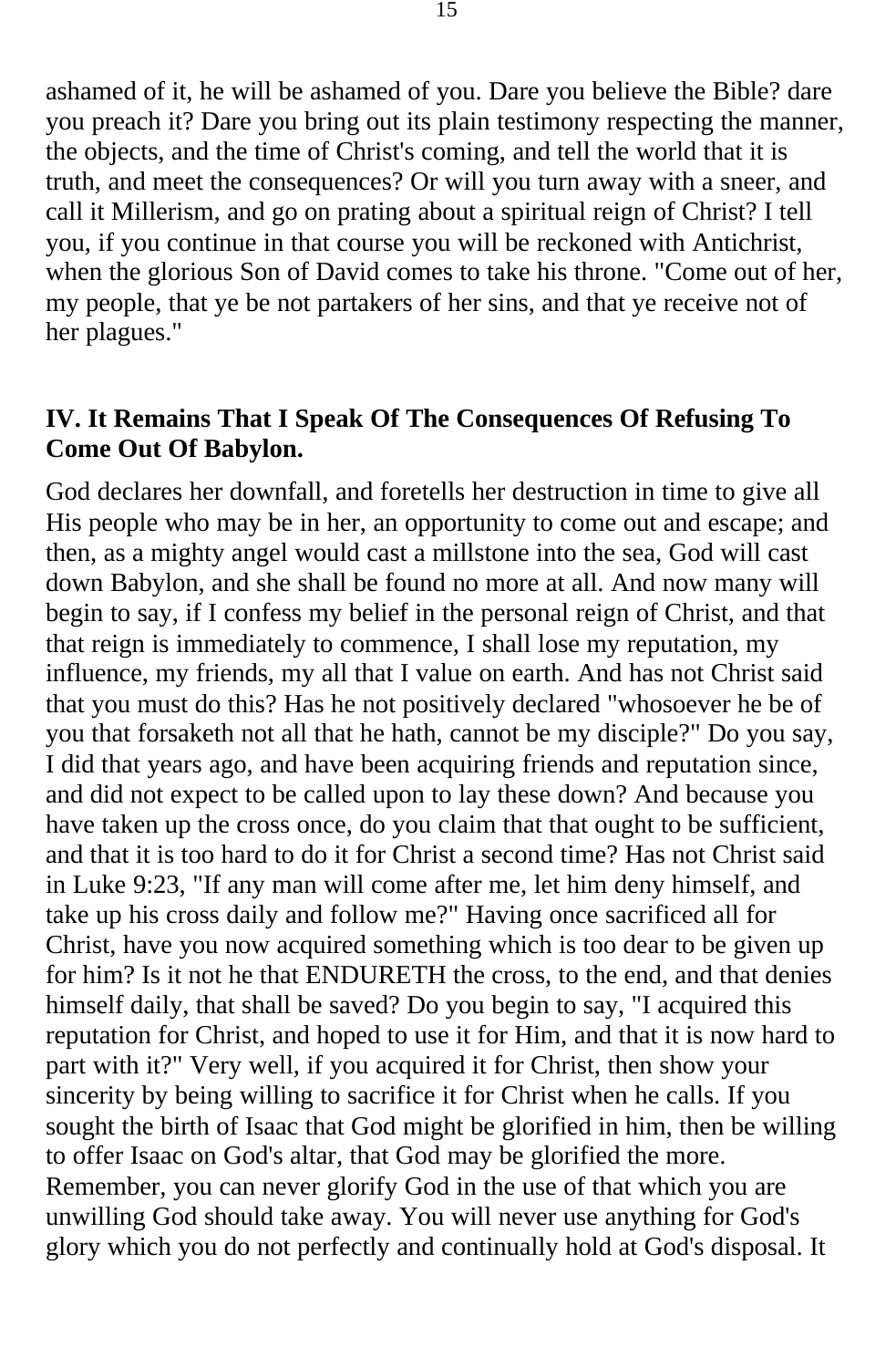is not for you and me to say whether we will have reputation or not; but it is for us to say whether we will please God or not; and having done this, let the Lord decide what our reputation shall be. This he has decided already, that we shall have our names cast out as evil for his sake, and in this we ought ever to rejoice. Will you then, professed disciples of Jesus Christ, find the truth respecting the coming of the Lord, and hold it up, and leave the results with God? Friends will be tried and mortified, and feel themselves disgraced by you; your church will call you fanatical and foolish, thus to throw away your influence and curtail your usefulness; Satan will beset you with all manner of temptations, and a wicked world will laugh you to scorn; but can you not endure as much as this for Him who has endured ten thousand times more for you? Just remember then what must be the consequences of refusing to receive the truth and to abide by it. Babylon must be destroyed, and you with it. But, say a multitude of professed ministers and Christians, "I don't expect to be damned just because I don't believe in Millerism." Now don't let the devil cheat you out of heaven through your fears of bearing a single epithet of reproach. Does the Bible teach the personal coming of Christ to sit on David's throne? Has the Spirit of Christ which was in the prophets, SIGNIFIED A TIME, when it spake before of the sufferings of Christ and OF THE GLORY THAT SHOULD FOLLOW? So Peter has taught.

If you dare believe God, find out his truth on this subject, and hold it up to the world. If you hate the appearing of Christ, if you are opposed to his reigning personally over the earth, after God has sworn that he shall, if you are afraid or ashamed to receive and avow the truth on these momentous subjects, then blame not me for saying you are Antichrist. I do not say how many Christians, or how few there are in professed Christendom, but I do say, that in their present attitude of opposition to the personal reign of Christ, they are Antichrist, and they must abandon their present position and embrace and defend the truth, or go down with Babylon, into the bottom of the sea, and rise no more at all to life. They can have no resurrection at all, but to damnation.

To be found at Christ's appearing, as the numerous sects now are, in an attitude of hostility to His personal reign, ashamed to believe and confess what God has revealed as to the manner and time of his coming, must be their ruin. Say not in your heart, I have long been a servant of Christ, and therefore must be safe. He cannot be a faithful servant who for any reason hates his Lord's return and wishes it deferred, nor can you see His face in